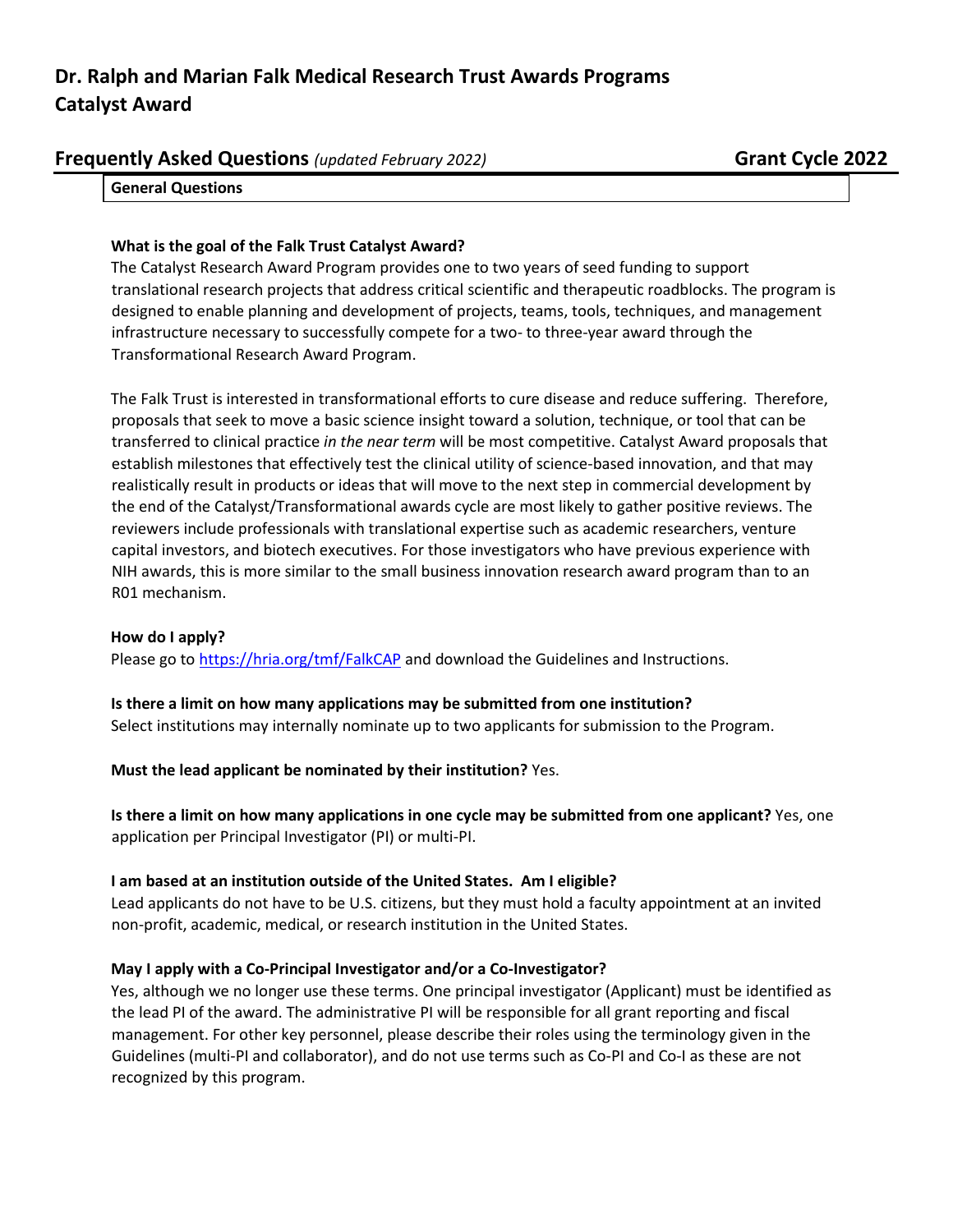### **May a PI on one grant also be part of another grant submission?**

Yes. A PI on one grant may be listed as personnel on someone else's grant but not in a major role such as multi-PI. It is acceptable to have a role as collaborator or other personnel within the same cycle.

### **May a PI on one grant also be multi-PI on another grant?**

No, only one application as PI or multi-PI is permitted per cycle.

## **I am Adjunct Faculty at my institution. May I apply as a lead applicant?**

No. The program only accepts applications from full-time independent faculty members.

# **If I am offered the Award but cannot accept it, may it be transferred to a collaborator or other individual significantly involved in the project?**

No. The grant can only be awarded to the PI or multi-PIs who originally submitted the grant application.

### **If I apply and do not receive an Award, may I apply in future years?**

Yes. You may apply again if your institution is invited to apply in future years and your proposal is nominated.

### **Proposal Application**

### **May I submit a project that involves human subjects?**

Although clinical trials are outside the scope of this program, basic research using human specimens would be eligible.

### **Are there formatting rules for the Research Proposal?**

Yes – please refer to the Guidelines and application form template for specific instructions.

# **Should the references be placed after the Research Proposal?**

Yes, please add any references cited after the research proposal. The bibliography of references related to the project are excluded from the word count and page limit maximums.

### **Are the section headings mentioned in the Research Proposal portion required or may other headings be included?**

Please prepare your proposal using the headings in the Guidelines and application form template.

### **Do you have a Biosketch form I should use?**

Use the new, updated March 2021 NIH form for your Biographical Sketch (https://grants.nih.gov/grants/forms/biosketch.htm).

# **I have a multi-PI. Should their Biosketch be included in the Attachment?**

Yes – please include Biosketch(es) for any multi-PIs.

# **How should the multi-PIs be reflected in the proposal?**

In addition to the list of key personnel on the application cover page and the multi-PIs' Biosketch(es) in the PDF upload, all of the key personnel should be listed with their roles in the "Investigative team" section of the research proposal. The information may also be included in the optional "management plan" page at the end of the proposal.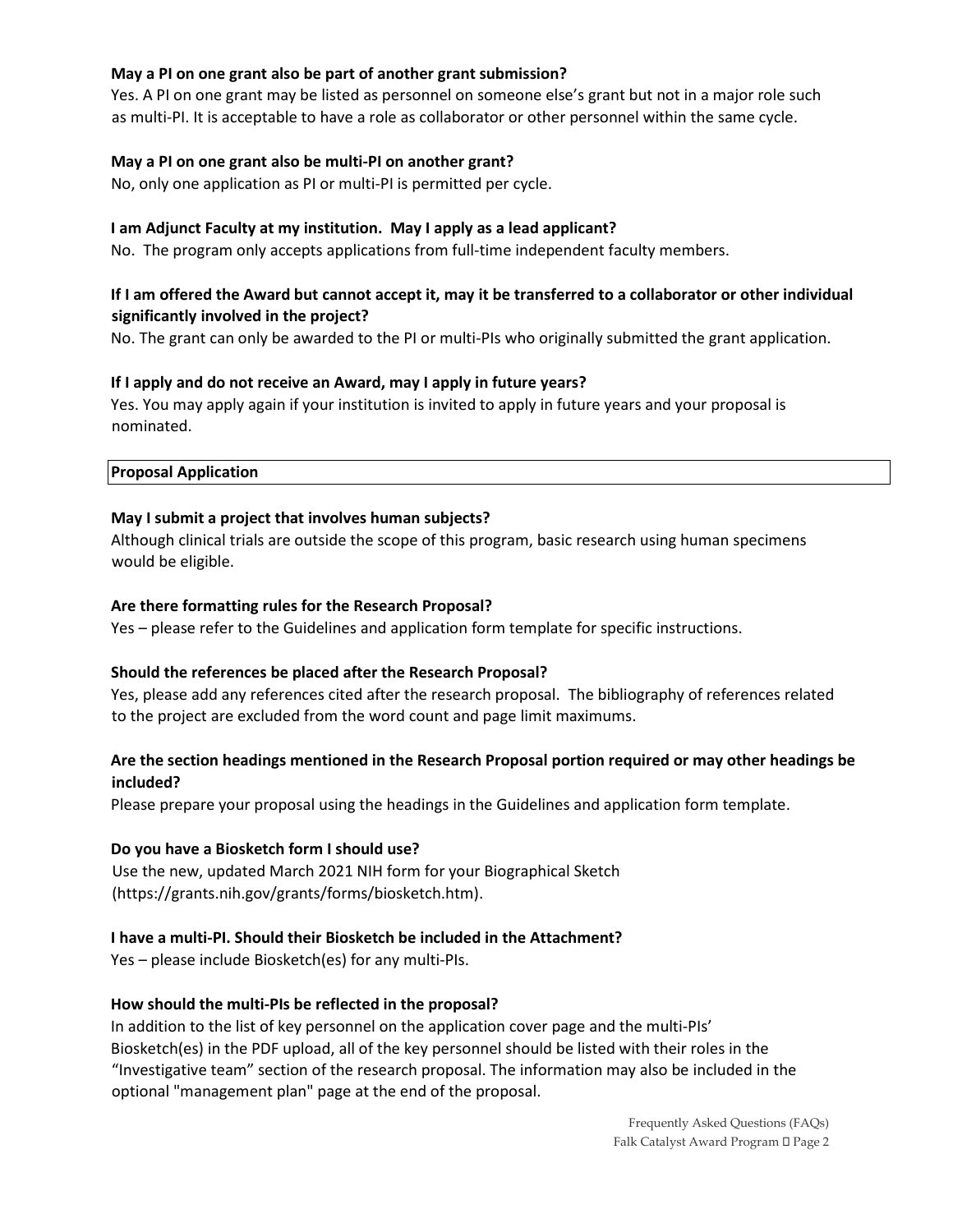### **Where do I find the Application Form templates?**

The Application form templates are downloadable documents found at: [https://hria.org/tmf/FalkCAP.](https://hria.org/tmf/FalkCAP)

### **May I use the NIH Current and Pending Support Form?**

For each source of funding, please transfer the information from the NIH form to the Other Support section of the Budget Form provided with the application. Please including current and pending support for the Lead PI and any multi-PIs, and for any collaborators who are Key Personnel and have funding related to the proposed project.

### **Is the project budget subject to the NIH salary cap requirements?**

Yes. The compensation for individuals funded by Falk awards cannot exceed the NIH salary cap. For individuals whose institutional salary exceeds the applicable rate, the amount of salary charged to the Falk award must be limited to their percent effort multiplied by the salary cap rate. Salaries must be in proportion to the percent effort on the research project; however, percent effort may exceed the percent of total salary support requested from the Program. If the requested salary for any personnel listed on the proposal exceeds the NIH salary cap the application will not be processed.

### I**s tuition for graduate students is an allowable expense under this program?**

Tuition for graduate students is an allowable expense. This expense should be in proportion to the student's time on the project and should be listed in the Other Expenses category and on the Budget Justification tab of the Budget Template Form.

# **What is the difference between the Authorized Institutional Representative and the Institutional Officer to Receive Funds?**

Depending on the institution, the Office of Sponsored Programs (or similar grants management department) will sign off on the application to ensure that the statements contained in the application are true and complete, that the terms of the award are understood, and that you and the Institution have met the eligibility requirements. The Institutional Officer to Receive Funds is typically within the finance or accounting office. Please check with your institution to determine who should certify the application.

### **Online Application**

### **Where do I find my Institution's Tax ID?**

Please contact your Office of Sponsored Programs for this number.

### **How do I access the Online Application?**

# *Use this link to begin a NEW application:*  [https://www.GrantRequest.com/SID\\_738?SA=SNA&FID=35089](https://www.grantrequest.com/SID_738?SA=SNA&FID=35089)